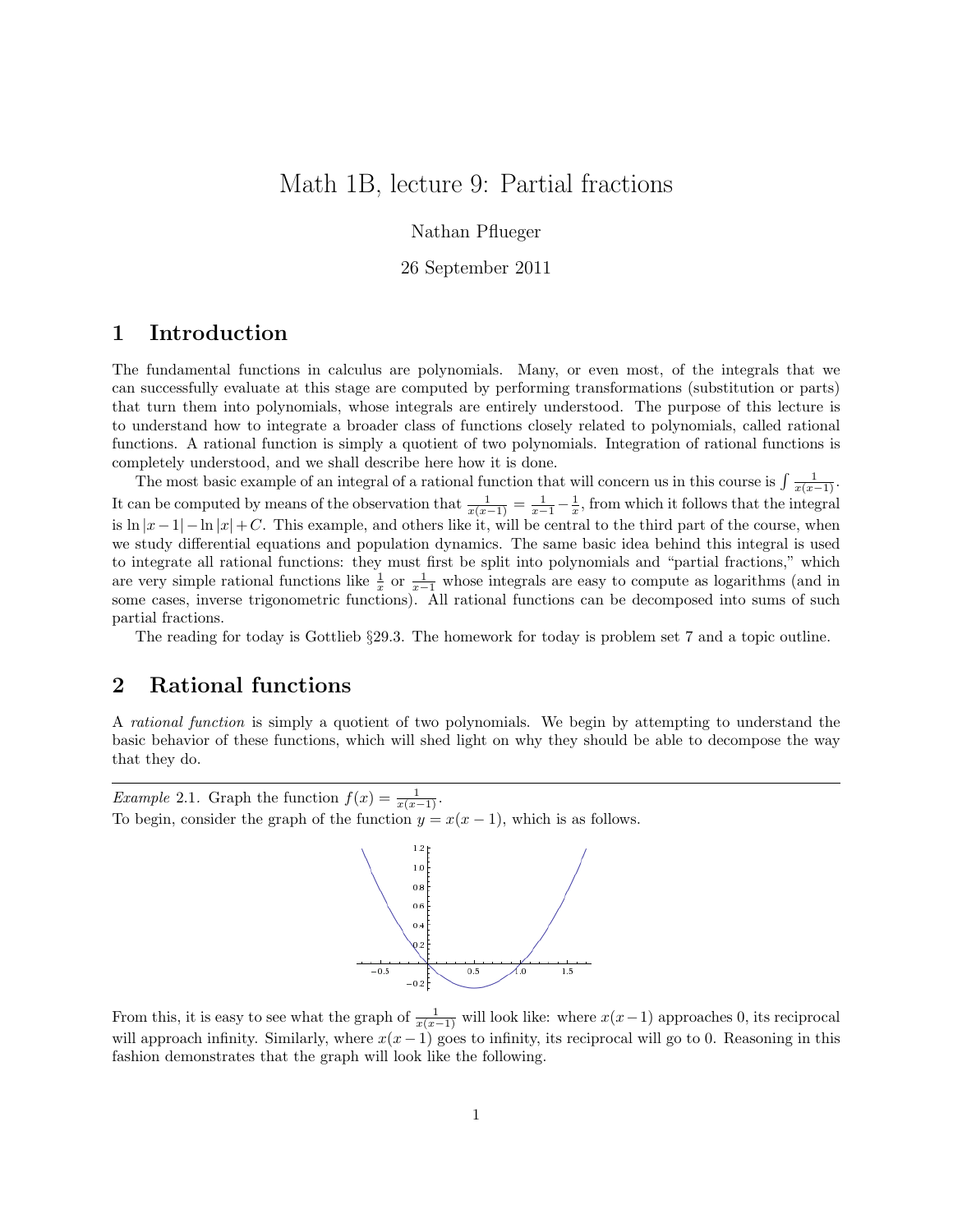

Now, notice that  $\frac{1}{x}x - 1$  is in fact equal to  $\frac{1}{x-1} - \frac{1}{x}$ . It is worth noticing that this could have been predicted, without any algebra, by considering the shapes of the graphs  $y = \frac{1}{x}$  and  $y = \frac{1}{x-1}$ .



Each function contributes one asymptote to  $\frac{1}{x(x-1)}$ ; together they account for all the behavior of the function. This will be a general principle.

Graphing more complicated rational functions, such as  $\frac{x+1}{x(x-1)}$  is more difficult to do just by looking at them, but we can understand them by thinking about some algebra.

First consider the long-term behavior of a rational function  $f(x) = P(x)/Q(x)$  (where  $P(x)$  and  $Q(x)$ ) are polynomials). For the simple example  $f(x) = \frac{1}{x(x-1)}$ ,  $f(x)$  decays to 0 as x becomes very positive or very negative. In other words, the horizontal asymptote of  $y = f(x)$  is  $y = 0$ . This will be true in general whenever  $f(x)$  is what is called a proper rational function.

**Definition 2.2.** A rational function  $f(x) = P(x)/Q(x)$  is called *proper* if the degree of Q exceeds the degree of P.

To see why any proper rational function has a horizontal asymptote, consider the example  $f(x) = \frac{x^2+1}{x^3-1}$ . Dividing both the numerator and denominator by  $x^2$  shows that  $f(x) = \frac{1+1/x^2}{x-1/x^2}$ . As x goes to  $\pm \infty$ , both terms  $1/x^2$  become 0, so that the function resembles  $1/x$ , which of course goes to 0. The same argument will work for any proper rational function: divide the numerator and denominator by  $x^d$ , where d is the degree of the numerator, and then it becomes clear that  $f(x)$  goes to 0 as x goes to  $\pm \infty$ .

To apply the technique of partial fractions, it is first necessary to transform rational functions into proper rational functions. This is accomplished by long division, synthetic division, or any other technique you happen to know for dividing polynomials. In most of the problems we give you, most of these techniques will not be needed, since the result can be done more or less by hand. The result of this process will be that  $f(x) = P(x)/Q(x)$  is rewritten as  $S(x) + \frac{R(x)}{Q(x)}$ , where the degree of R is les than the degree of Q, and S is another polynomial. The polynomial  $S$  is usually called the *quotient*, and  $R$  is called the *remainder*. This process is very much analogous to long division of integers as you learned it in elementary school.

Example 2.3. Express  $\frac{x^3+1}{x^2-x}$  as a polynomial plus a proper rational function.

To do this "by hand," first notice that the leading term will be  $x^3/x^2 = x$  (divide the leading terms of the numerator and denominator). To pull out a factor of x, rewrite the numerator to include x times the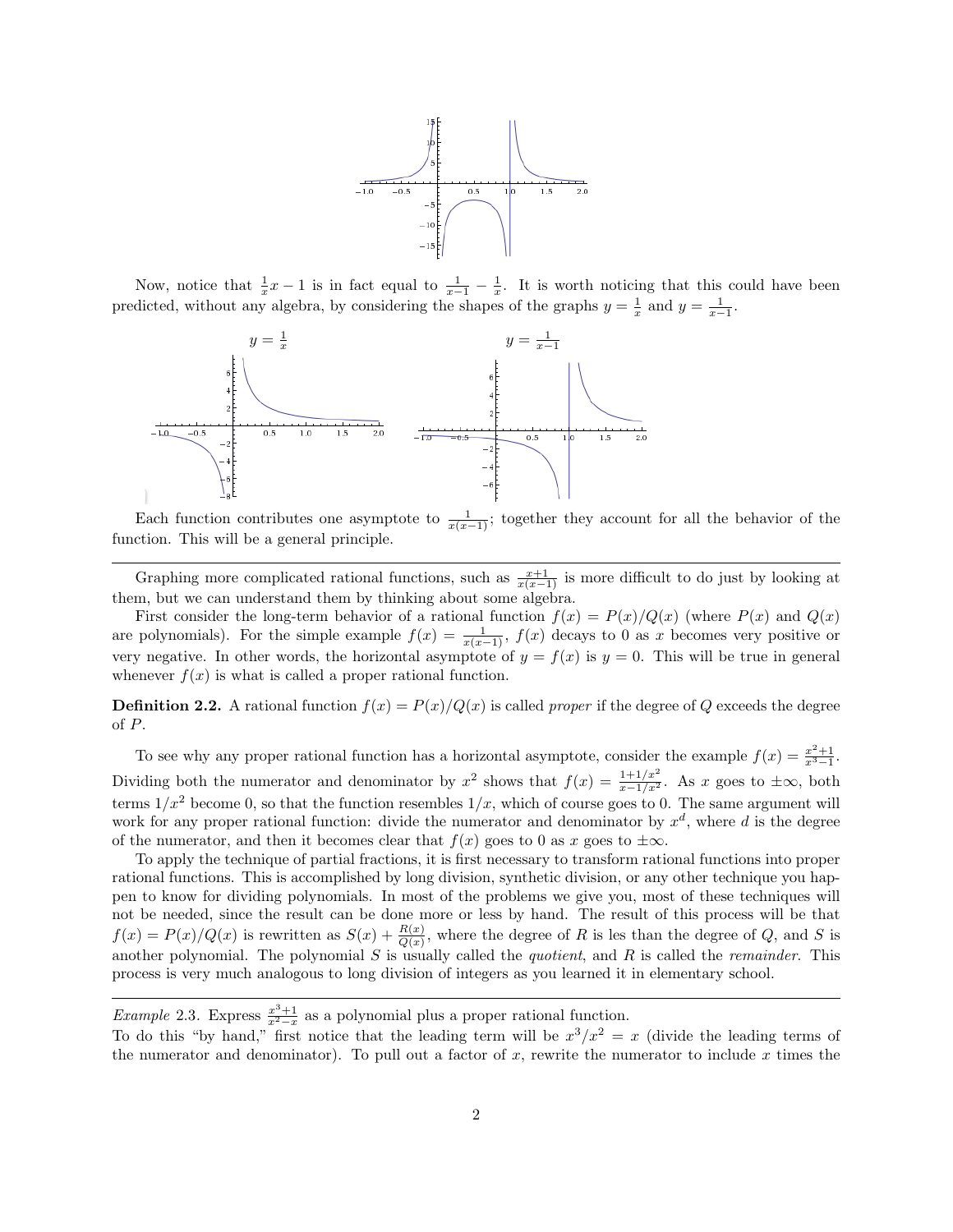denominator:

$$
\frac{x^3+1}{x^2-x} = \frac{x^3-x^2+x^2+1}{x^2-x}
$$

$$
= \frac{x(x^2-x)+x^2+1}{x^2-x}
$$

$$
= x + \frac{x^2+1}{x^2-x}
$$

Now, again dividing leading terms, the next term will be  $x^2/x^2 = 1$ .

$$
\frac{x^2+1}{x^2-x} = \frac{x^2-x+x+1}{x^2-x}
$$

$$
= 1 + \frac{x+1}{x^2-x}
$$

Putting these two steps together, we have the required from.

$$
\frac{x^3+1}{x^2-x} = x+1+\frac{x+1}{x^2-x}
$$

Notice that since a proper rational function goes to 0 as x goes to  $\pm \infty$ , the polynomial (quotient) found by performing division described the long-term behavior of the function, while the remainder describes is behavior at special points (the vertical asymptotes). So this prices effectively splits a rational function into two pieces describing its long-term and short-term behavior.

Since we know how to integrate polynomials, we know how to integrate the "long-term" part of the function. What is left is to decompose the short-term behavior, that is, the proper rational function, into something that can be integrated. The basic technique is to break it into sum of functions, each of which describes the behavior around some asymptote. This is the partial fraction decomposition.

## 3 Partial fraction decomposition

In order to rewrite rational functions in a form that allows them to be easily integrated, we shall rewrite them as a sum of simpler rational functions, each of which accounts for one of the factors of the denominator. This process is called expansion by partial fractions.

Suppose that  $f(x) = P(x)/Q(x)$  is a proper rational function (i.e. the degree of P is less than the degree of Q). Then f has some number of vertical asymptotes, each given by a place where  $Q(x) = 0$ , and hence f spikes to infinity. If  $Q(a) = 0$  then this spike is due to the fact that  $(x - a)$  is a factor of  $Q(a)$ . This same asymptote is produced by the very simple function  $\frac{1}{x-a}$ , so we might attempt to account for the asymptote by a multiple of this function. In fact, this works in many cases.

Example 3.1. Consider the function  $\frac{x+1}{x(x-1)}$ , where a, b are any constants. Let us attempt to write this in the following way.

$$
\frac{x+1}{x(x-1)} = \frac{A}{x} + \frac{B}{x-1}
$$

By forming common denominators, this is equivalent to the following.

$$
\frac{x+1}{x(x-1)} = \frac{A(x-1) + Bx}{x(x-1)} = \frac{(A+B)x - A}{x(x-1)}
$$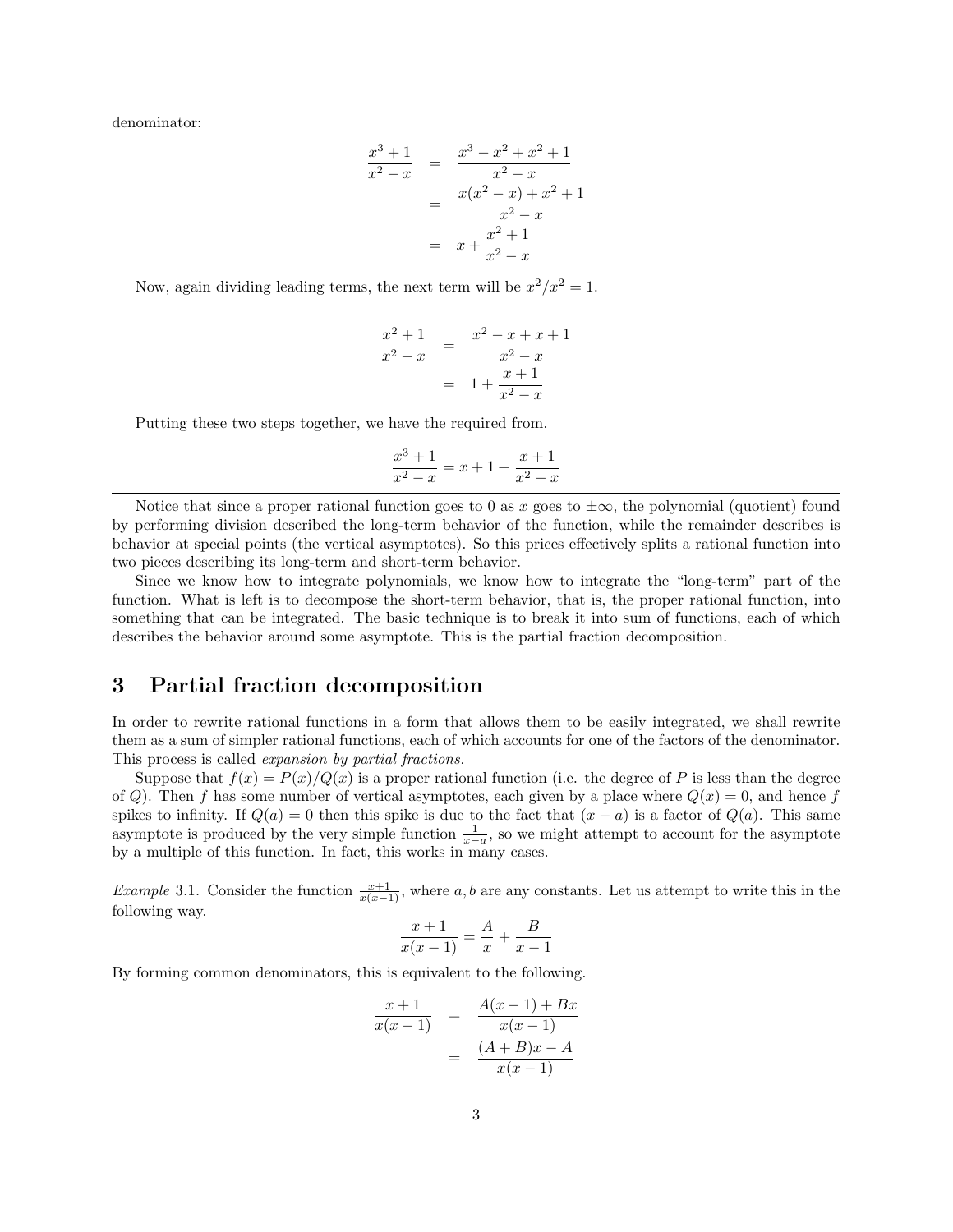Therfore, we must choose A and B so that  $A + B = 1$  and  $-A = 1$ . Of course the only way to achieve this is  $A = -1, B = 2$ . Therefore this shows that:

$$
\frac{x+1}{x(x-1)} = -\frac{1}{x} + \frac{2}{x-1}.
$$

Therefore, we have the following technique to rewrite proper rational functions: assume that they can be written as a sum of terms  $\frac{A}{x-a}$ , where  $x = a$  is a root of the denominator, and A is a constant, add these fractions (in terms of the coefficients  $A, B, \ldots$ ) and use the result to find linear equations in the constants. If these equations can be solved, then the rational function can indeed by written as a sum of the terms  $\frac{A}{x-a}$ . This technique works in many cases.

Unfortunately, there are cases where this technique will fail. In fact, it will fail in two cases: if the denominator has complex roots and if the denominator has repeated roots. The following two examples illustrate these possibilities.

Example 3.2. Consider  $f(x) = \frac{x-1}{x^3+x}$ . The denominator factors as  $x(x^2+1)$ , which cannot be factored further without using complex numbers. Suppose we try to write this in the following form, similar to the technique above.

$$
\frac{x-1}{x^3+x} = \frac{A}{x} + \frac{B}{x^2+1} = \frac{Ax^2 + A + Bx}{x(x^2+1)}
$$

In order for this equation to be true, we would need  $A = 0$  for the quadratic term to be 0, but also  $A = -1$  for the constant term. So this is not going to work. However, the following approach will work instead.

$$
\frac{x-1}{x^3+x} = \frac{A}{x} + \frac{Bx + X}{x^2 + 1}
$$

$$
= \frac{Ax^2 + A + Bx^2 + Cx}{x(x^2 + 1)}
$$

$$
= \frac{(A+B)x^2 + Cx + A}{x^3 + x}
$$

Now this will work as long as:

$$
A + B = 0
$$
  

$$
C = 1
$$
  

$$
A = -1
$$

And this can be solved:  $A = -1, B = 1, C = 1$ . Therefore:

$$
\frac{x-1}{x^3+x} = -\frac{1}{x} + \frac{x+1}{x^2+1}
$$

In fact, this is the the best we can do, but it is good enough to compute the integral, as we will see in the next section.

*Example* 3.3. Consider  $f(x) = \frac{x^2+1}{x^3+x^2}$ . The denominator factors as  $x^2(x+1)$ , so the vertical asymptotes are at  $x = 0$  and  $x = -1$ . Let us try to do the technique above.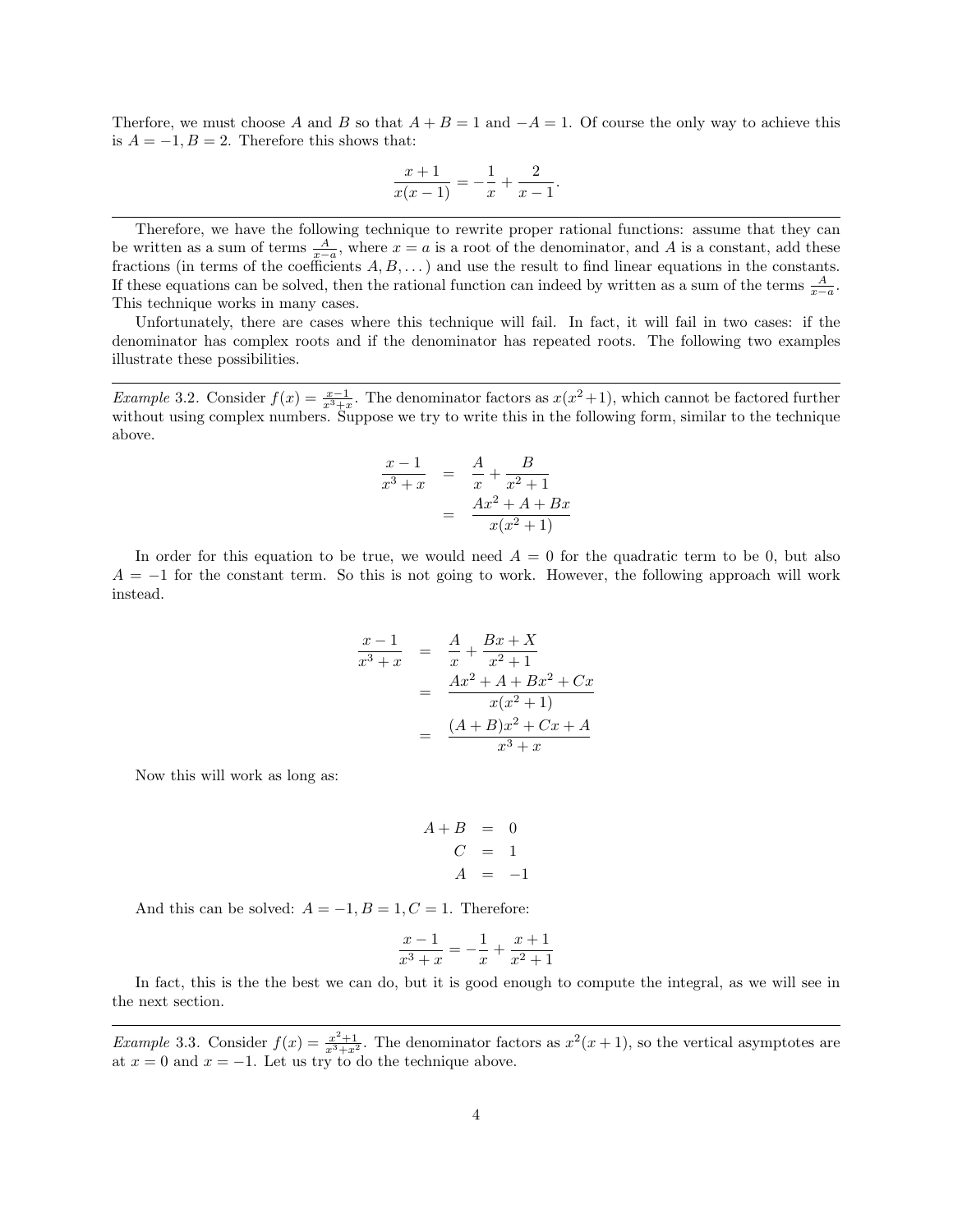$$
\frac{x^2 + 1}{x^3 + x^2} = \frac{A}{x} + \frac{B}{x + 1} \n= \frac{Ax + A + Bx}{x(x + 1)}
$$

This is simply not going to work, because the denominator is wrong. However, the following method will work: introduce a term for  $\frac{1}{x}$ , and also a term for  $\frac{1}{x^2}$ .

$$
\frac{x^2 + 1}{x^3 + x^2} = \frac{A}{x} + \frac{B}{x^2} + \frac{C}{x+1}
$$
  
= 
$$
\frac{Ax + B}{x^2} + \frac{C}{x+1}
$$
  
= 
$$
\frac{(Ax + B)(x + 1) + Cx^2}{x^2(x+1)}
$$
  
= 
$$
\frac{Ax^2 + (A + B)x + B + Cx^2}{x^3 + x^2}
$$
  
= 
$$
\frac{(A + C)x^2 + (A + B)x + B}{x^3 + x^2}
$$

Now, this equation will hold as long as:

$$
A + C = 1
$$
  

$$
A + B = 0
$$
  

$$
B = 1
$$

Solving these equations gives  $A = -1, B = 1, C = 2$ . Therefore the following is obtained.

$$
\frac{x^2+1}{x^3+x^2} = -\frac{1}{x} + \frac{1}{x^2} + \frac{2}{x+1}
$$

The reason that these sort of decompositions are useful is that the resulting terms are easy to integrate, as will be seen in the following section.

The general process of expansion by partial fractions, for any rational function  $f(x) = P(x)/Q(x)$  is the following.

#### Expansion by partial fractions

- 1. Perform division to rewrite  $f(x)$  as a polynomial  $S(x)$  plus a proper rational function  $R(x)/Q(x)$ , where the degree of  $R(x)$  is less than the degree of  $Q(x)$ .
- 2. Factor the denominator  $Q(x)$ .
- 3. "Set up the partial fraction expansion": write  $R(x)/Q(x)$  as a sum of simple rational functions, of the following forms.
	- If  $(x a)$  is a factor of  $Q(x)$ , include a constant times  $\frac{1}{x-a}$ .
	- If  $(x a)$  occurs more than once when  $Q(x)$  is factored, also include a constant times  $\frac{1}{(x-a)^2}$ , a constant times  $\frac{1}{(x-a)^3}$ , and so on, stopping at the highest power of  $(x-a)$  that occurs in  $Q(x)$ .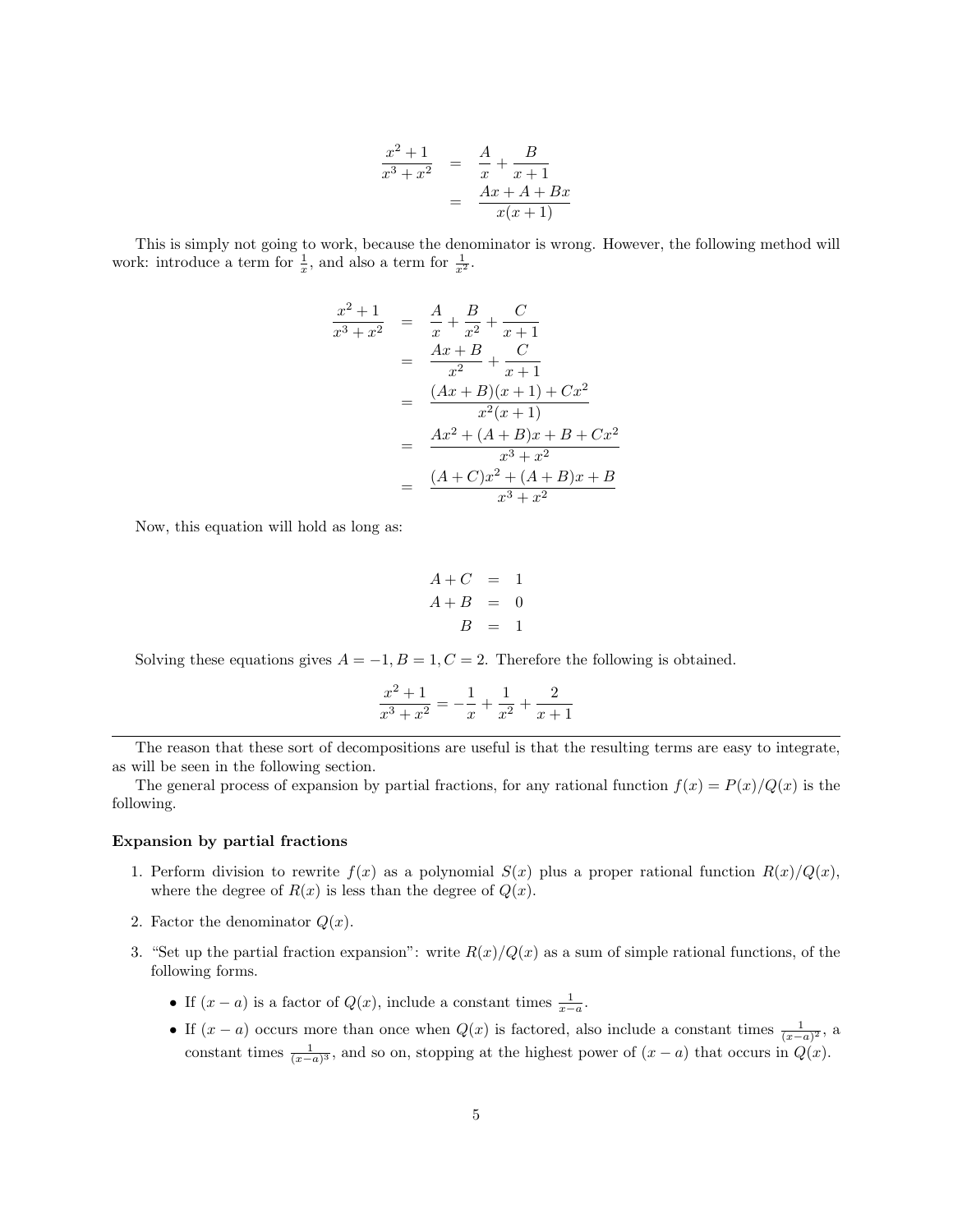- If  $x^2 + bx + c$  is a factor of  $Q(x)$  and is an irreducible quadratic, include a term of the form  $\frac{Ax+B}{x^2+bx+c}$ , where A, B are some variable symbols that have not been used yet.
- If  $x^2 + bx + c$  occurs more than once when  $Q(x)$  is factored, also include terms of the form  $\frac{Ax+B}{(x^2+bx+c)^k}$  for all k from 1 to the number of times this quadratic occurs in the factorization.
- 4. Add up the resulting simple functions (in terms of the unchosen constants  $A, B, C, \ldots$  to obtain equations that must be satisfied by these constants.
- 5. Solve the equations to express  $f(x)$  as a sum of a polynomial and the simple rational functions described above.

The description of the simple rational functions sought is a bit of a mouthful, but it is not as complicated as it seems, after looking at some examples.

You may be wondering why step 1 is necessary. Essentially, it is because all of the simple rational functions we describe are proper, hence all sums of them are also proper. If you wish, think of polynomials as one kind of atom of rational functions, an these simple rational functions as the other atoms.

## 4 Integration of rational functions

Once a rational function has been expanded by partial fractions, it can be integrated. Rather than speaking in generalities, I shall give some examples of how this looks.

*Example* 4.1. Evaluate  $\int \frac{x^3+1}{2}$  $\frac{x}{x^2-x}dx.$ 

From example 2.3, this function is equal to  $x + 1 + \frac{x+1}{x^2-x}$ . From example 3.1, this is in turn equal to  $x+1-\frac{1}{x}+\frac{2}{x-1}$ . Now each of these terms can be evaluated to obtain:

$$
\int \frac{x^3 + 1}{x^2 - x} = \int \left( x + 1 - \frac{1}{x} + \frac{2}{x - 1} \right) dx
$$
  
= 
$$
\frac{1}{2}x^2 + x - \ln|x| + 2\ln|x - 1| + C.
$$

*Example* 4.2. Evaluate  $\int \frac{x-1}{x}$  $\frac{x}{x^3+x}dx.$ 

From example 3.2, the integrand can be expanded as  $-\frac{1}{x} + \frac{x+1}{x^2+1}$ . Therefore:

$$
\int \frac{x-1}{x^3+x} dx = \int \left(-\frac{1}{x} + \frac{x+1}{x^2+1}\right) dx
$$
  
=  $-\ln|x| + \int \frac{x}{x^2+1} dx + \int \frac{1}{x^2+1} dx$   
=  $-\ln|x| + \frac{1}{2}\ln|x^2+1| + \tan^{-1}x + C.$ 

Note that the middle integral is performed by the substation  $u = x^2 + 1$ .

*Example* 4.3. Evaluate  $\int \frac{x^2+1}{x^3+x^2} dx$  $\frac{x}{x^3+x^2}dx.$ From example 3.3, the integrand can be rewritten  $-\frac{1}{x} + \frac{1}{x^2} + \frac{2}{x+1}$ . Therfore:

$$
\int \frac{x^2 + 1}{x^3 + x^2} dx = \int \left( -\frac{1}{x} + \frac{1}{x^2} + \frac{2}{x+1} \right)
$$
  
=  $-\ln|x| - \frac{1}{x} + 2\ln|x+1| + C.$